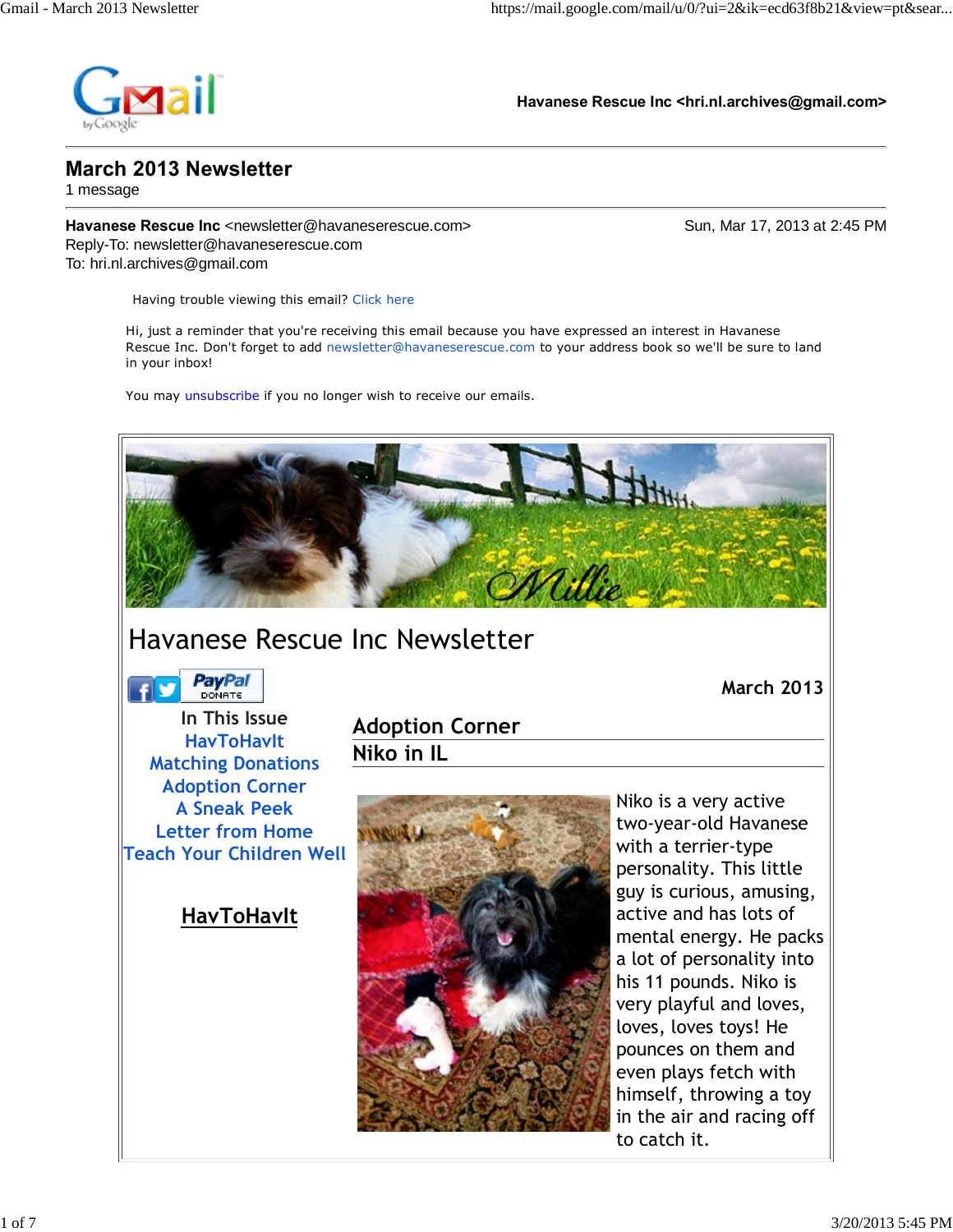

Your purchase of our new and improved **antlers** benefits two dog rescue organizations (as well as your dog's teeth).





Many companies have programs through which they will "match" the charitable contributions made by their employees. Through corporate gift matching, your employer can double your gift to HRI, making it go twice as far.

Check with your company's Human they offer gift matching. (If they don't, you may want to ask your company to start one.) If your employer does offer Niko is extremely smart and learns very quickly when positive training methods are used, but tends to become over excited and can lose his patience when over aroused. However, he is learning to calm himself and will need to continue to work on this. Niko's new family will need to continue to work with a private trainer with experience using positive reinforcement methods, counter-conditioning, and/or BAT for dog reactivity or a group class in the above. His family should be actively involved with their dog and enjoy teaching him dog tricks and positive behaviors. He's not a couch potato!

Visit these websites for a partial list of trainers who are skilled in these methods.

**Clicker Training Karen Pryor Academy Functional Rewards**

Niko is clicker-trained which has helped him learn things and stay calm and focused. He really wants to do the right thing and needs positive and firm leadership.

Niko gets along well with small, calm, well-balanced dogs and loves to play with them. He is sometimes fearful of larger dogs and does not play well with dogs that are too wild or with cats! Because he gets easily agitated he should not be placed in a home with small children. House-training is a work in progress, but he has learned to use a doggy litter box.



Resources office to see if Niko loves to learn and will be a great dog for someone who enjoys spending time training him.

Niko is being fostered in IL.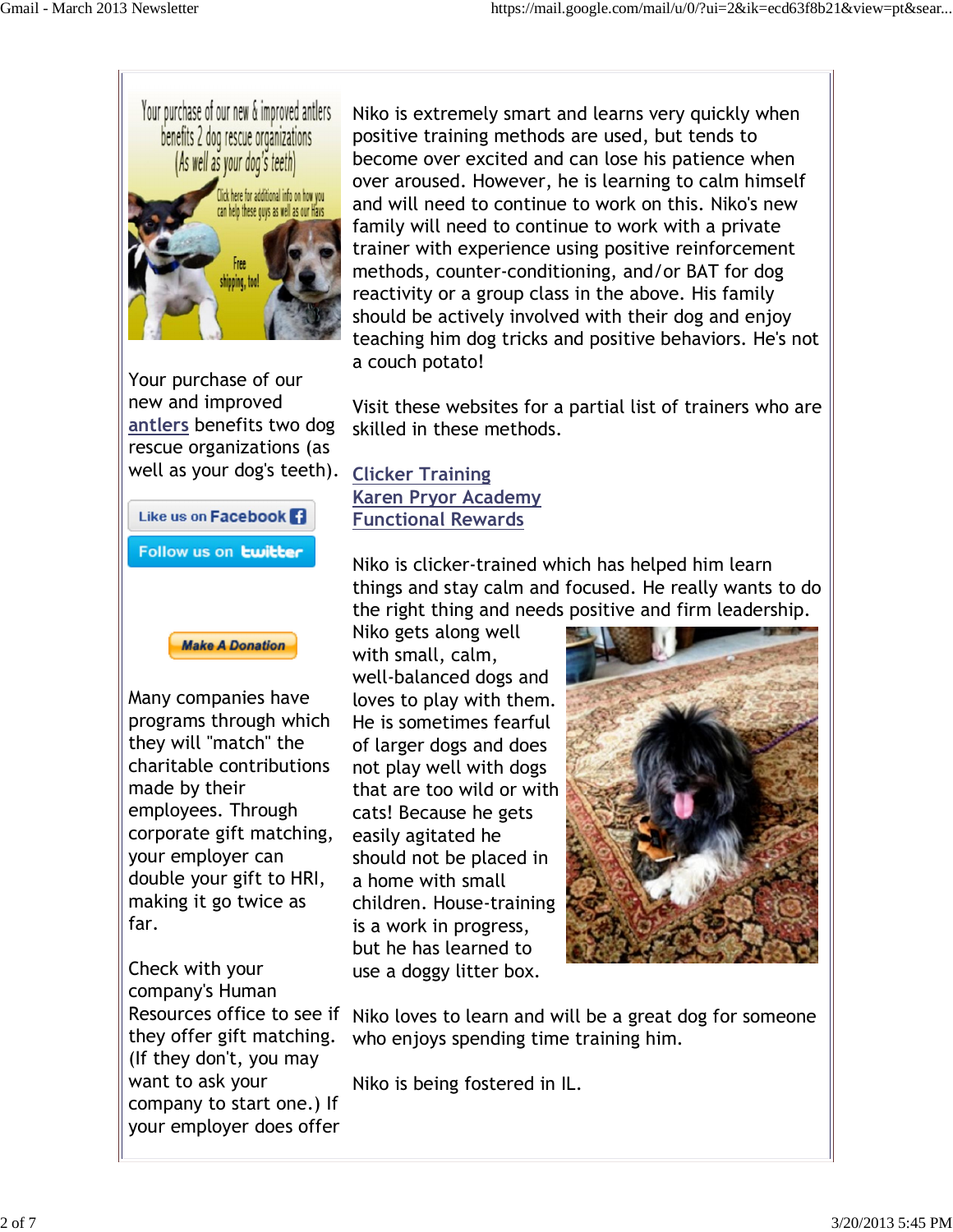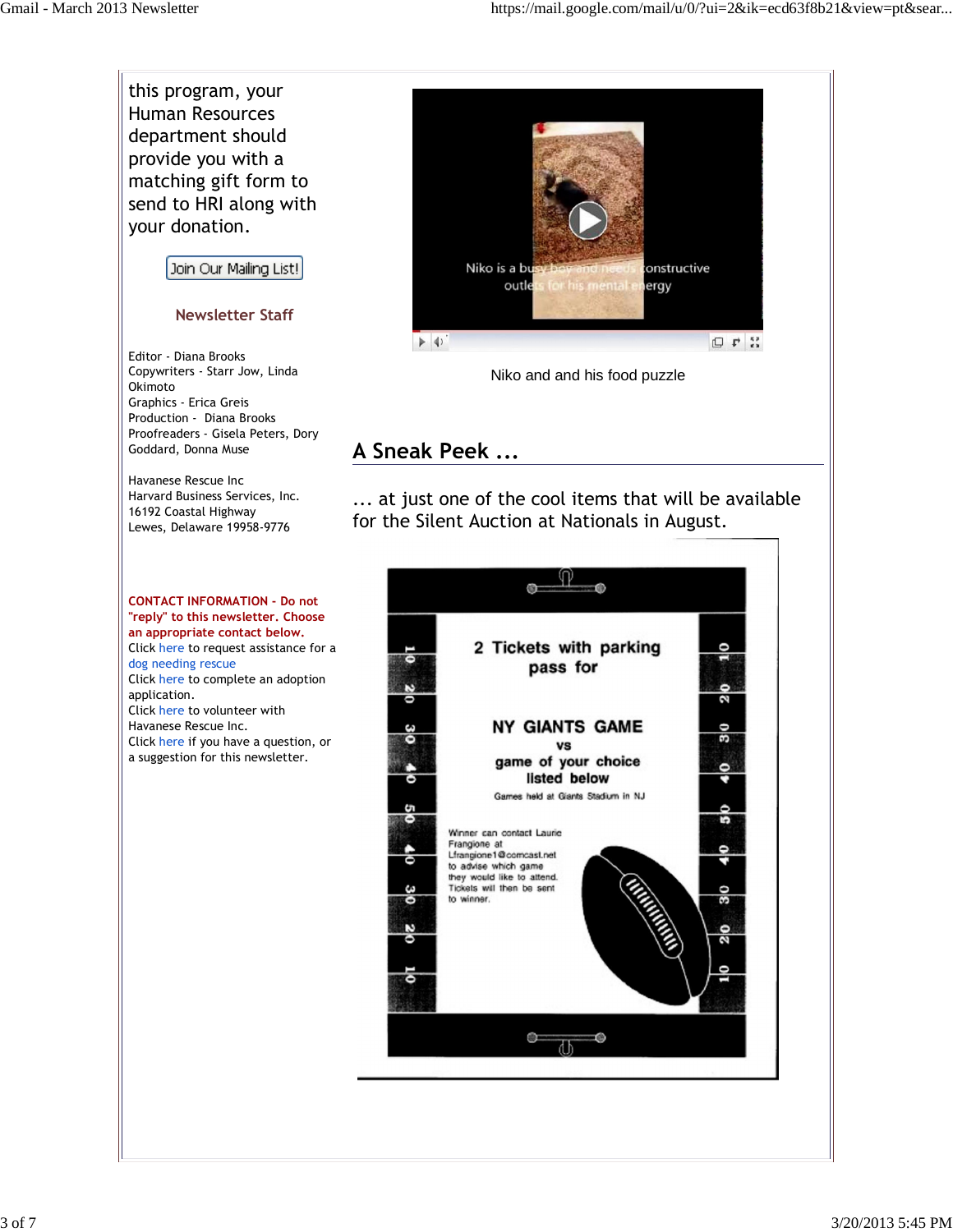## Letter from Home Margie Lou and Tula

It was a grand day in September when an HRI Volunteer delivered Margie Lou to us. Her first six years were spent producing puppies in a puppy mill in the Midwest. For the first few weeks, she was shy and fearful. Slowly she began to warm up to us. Yet, she seemed unhappy at times, and in consultation with our new HRI Volunteer friend, we decided to adopt another Havanese as a companion for Margie.



Margie Lou and Tula

It took several months before we were able to find our new family member. Unlike Margie, who is small, weighing just ten pounds, Tula was a big girl at 18 pounds. She is now a healthier 16 pounds, but still loves her treats!

These two girls could not be more different, with Margie full of character and fast as a bullet and Tula trotting along after her. However, they have had a wonderful effect on each other. Margie is less wary and more trustful and loving, and Tula has kicked up her activity level. Margie's potty habits, while still imperfect, have improved with Tula's influence.

Overall, the experience of adopting our dogs has been wonderful. The pups have a warm, cozy and loving home that they can call their own, and we get the joy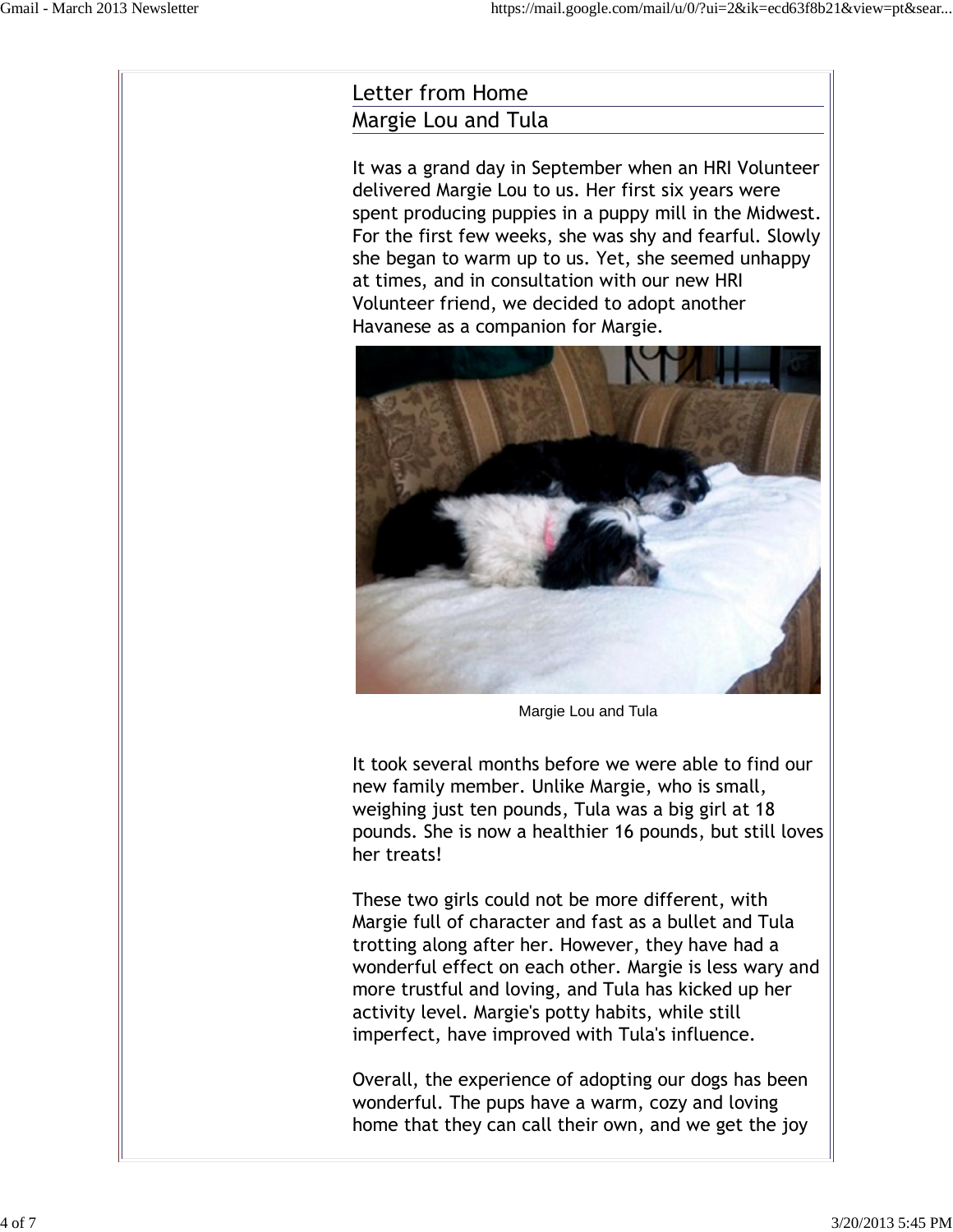

Tula

## Teach Your Children Well

How many puppies or young Havanese have been surrendered by families who say that they "bit" the children or were not good with their children?

If a family with small children were searching for a dog, this is where a Google search might send them: Dog Breed Info.

While it is true that many Havanese do get along with children and other pets, the adult public has to be educated on just what this really means. And the wording must be changed ... most Havanese get along very well with well-behaved children (and adults as well). The challenge is that Havanese are toy dogs, but they are not toys. Children need to understand this from the moment a puppy comes home. Parents need to ensure that the children are not left alone with the puppy until they are at least 10 or 12 years old, and only then when parental guidance has taught them proper puppy and dog etiquette.

Here are some very important guidelines for children with Havanese (and any other dog).

The children will be very excited that a new puppy is coming home. Please prepare and educate them before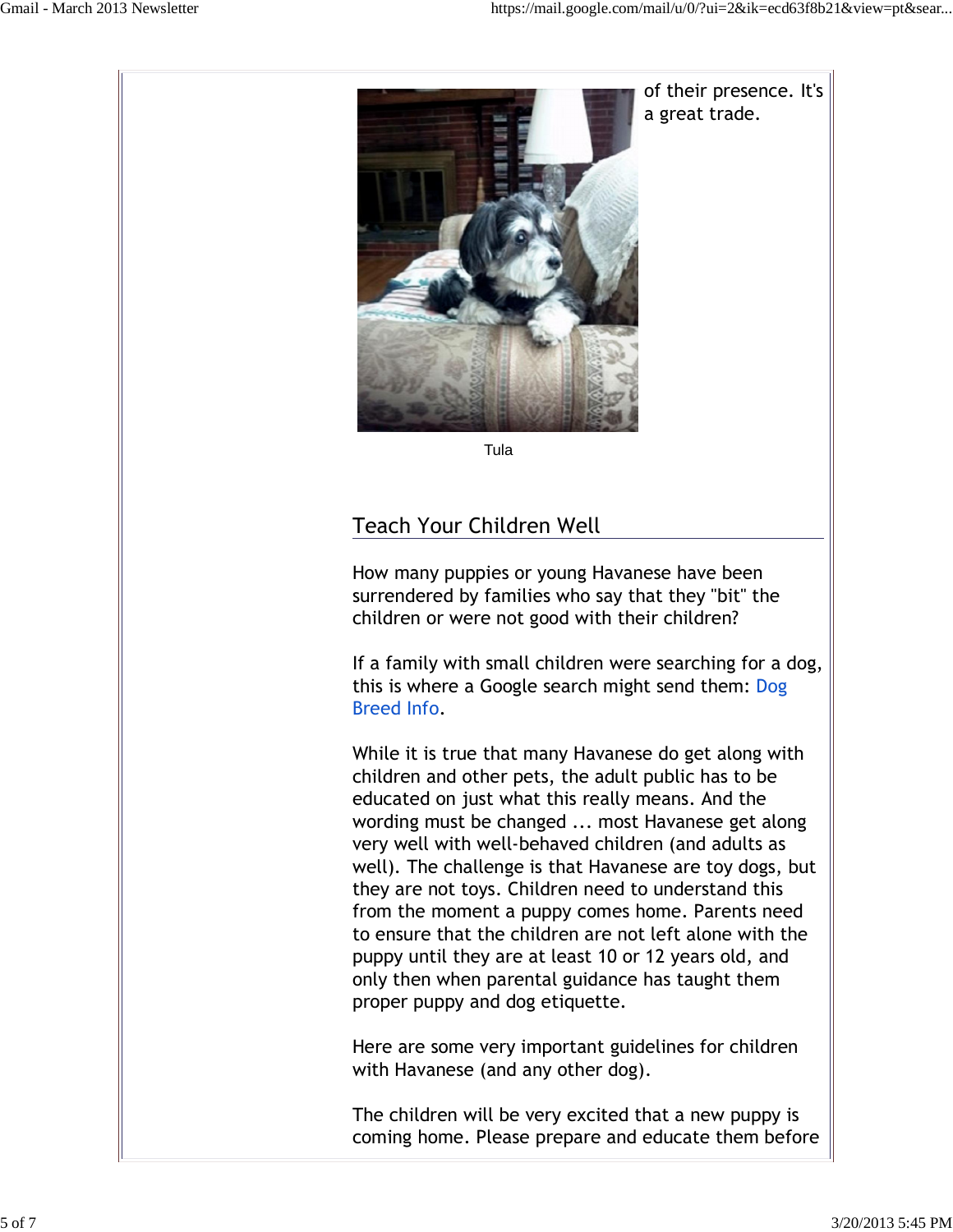this arrival.

TREAT THE PUPPY THE WAY YOU WISH TO BE TREATED: When meeting your puppy or playing with them, have the children sit on the ground. Have the children call the puppy to them. Do not allow the children to grab or pick up the puppy. Allow the puppy the safety of sniffing them, and seeing if it wishes to be held. If you are sitting on the ground and the puppy slips off, it is just a bit down to the floor from your lap. Do not allow the children or visitors to squeeze the puppy, carry it around, or chase the puppy. Puppies need to stay four-paws on the floor. Do not allow the children to pick up the front paws and dance with it. Again, it is a toy dog. It is not a toy.

BE CALM AROUND THE PUPPY OR DOG: Try to be calm around the puppy. Don't make loud noises or scream and then run. The puppy will think this is a game and then chase you, and might even nip at you thinking you are another puppy to play with. When visitors first come over, have them ignore the puppy. If they squeal with delight and get too excited, the puppy will learn to jump up and down and not remain calm when visitors come over.

THE PUPPY IS AN ADULT RESPONSIBILITY: Never let small children take the puppy for a walk. They will not be able to protect the puppy from other dogs or other challenges they could encounter on their walks. I know of a recent attack on a Havanese puppy where a small child had him on a leash and allowed it to jump on a larger dog.

NO TEASING; Do not allow the children to pull toys out of the dog's mouth or pretend to take away the food. The puppy doesn't always see small children as alpha. This is an adult responsibility to train the puppy and also train the children. Teasing puppies can lead to an adult dog with fear-based aggression. Don't try to pick the puppy up when it is sleeping. Try to have a crate for the sleeping puppy around small children so it will have a safe haven to rest and also to go when it needs down-time away from activity.

ONLY DOG FOOD FOR PUPPY: Allowing children to give human food to a puppy not only causes potential harm